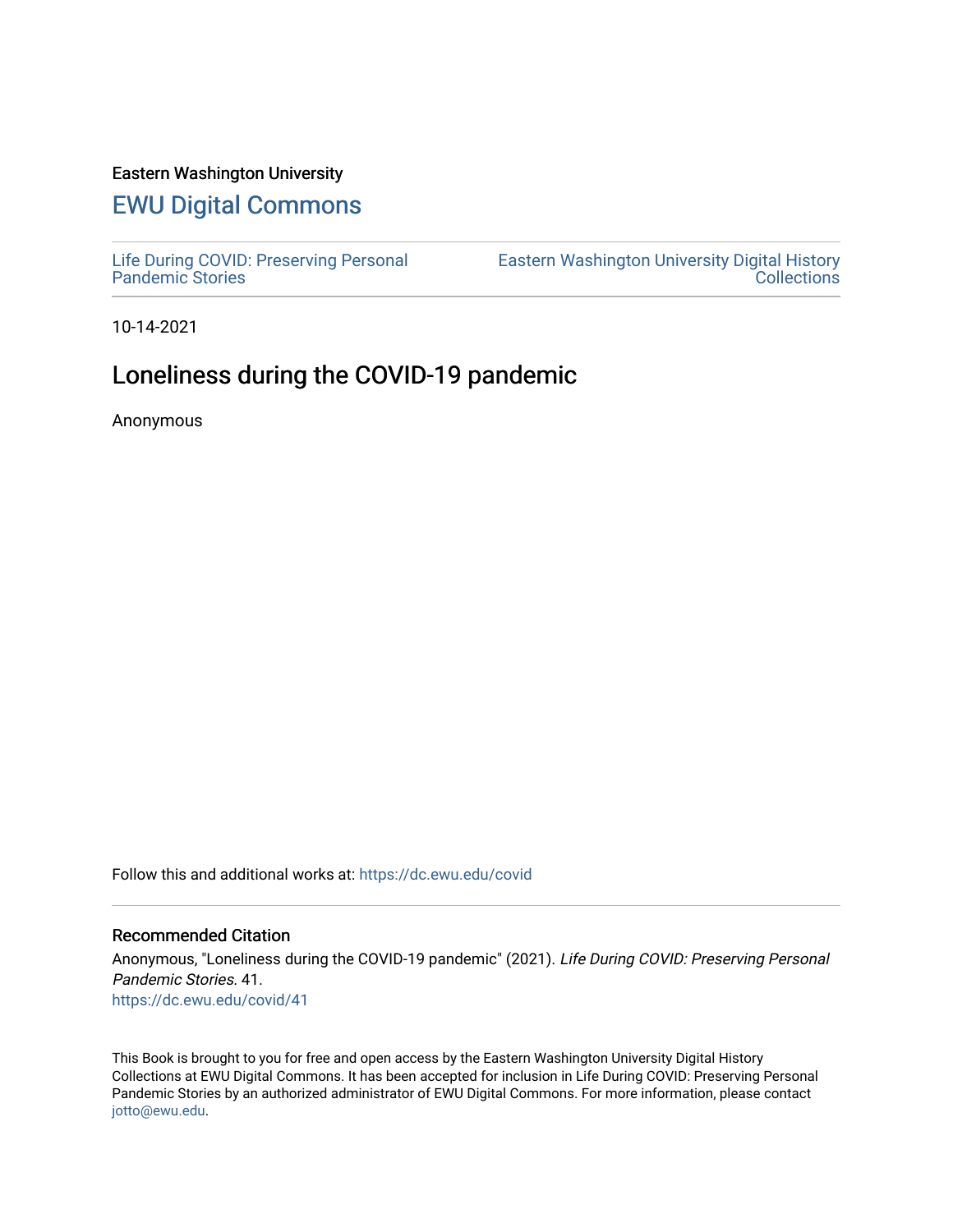**Name for posting:** Anonymous

**Relationships to EWU:** faculty

#### **Additional information:**

**Your experience during COVID-19:** It's the end of 2020, and the pandemic hasn't hit me hard. I don't hate online teaching, and I've learned so much already about delivering a course online that I feel accomplished in a way. I like waking up an hour later than I did pre-pandemic and wearing the same comfortable pants every day. So many people have lost jobs or loved ones to COVID, but I have not. I'm thankful for a cozy home office that I spent the summer remodeling. I'm thankful that I don't have children or roommates home during the day to interrupt my Zoom meetings. I'm thankful that I don't have to worry about not being able to pay the bills.

There are big ugly holes in my satisfaction though. Most of the joy of teaching has been stripped away, and the weight of an unraveling marriage has become much heavier than before. I work hard to cultivate social interactions in-person and remotely on the weekends, even some during the week, but it's not sufficient. I feel lonely and tell myself that lonely is not a problem, lonely is a small complaint in the face of job losses and the death of family. I feel guilty for having pain over loneliness.

I stop doing grocery pick-up orders from Walmart just so I have an excuse to walk through the store, to be out of the house. I'm getting good at teaching online and I earn a special course certification for the quality of my delivery, but it's not fulfilling. I have so little opportunity to engage with students in real time, and that's the thing that I love, the thing that I'm especially good at. I miss hearing about the movie they watched last weekend, or the trick their puppy learned yesterday. All of my colleagues are operating in their own bubble too. We don't meet in the copy room and have spontaneous discussions about how to explain Venn Diagrams to our students in an engaging manner. I didn't know how empty my life would feel without those conversations.

I take calculated, intentional steps to find joy in my small world. I walk my dog every day and take time to notice the cold wind, the clear sky, the cheery red berries growing on a neighbor's tree. I start a new podcast. I think of friends who live alone and take time to call or text them. I read my bible for comfort, and I talk to God. Most days these activities keep me from despairing.

I think of my cousin's suicide a few months ago and my heart hurts with thoughts of the pain she was in and the sad life she was living. I cry for her immediate family, devastated by the loss and trying to get through another day. I think of her abusive husband who left her dead body all alone after he found her like that in the bedroom, and about the neighbor who sat with her until the ambulance arrived.

My spouse comes home late after working another 12-hour day. I should seize the opportunity to have quality interaction with another human, but I don't know what to say to him. What do I have to share that he would care about? All I can think of is the Zoom call I made to the tech support team where they helped me solve a problem with my lecture video. I can't expect him to care about that.

I don't know what to talk about at the dinner table. Nothing interesting has happened in my day. I taught for 50 minutes on Zoom to a screen full of little colorful tiles in the place of student faces. Everyone's mic is turned off and only 2 people have their camera on. Other than my husband, those are the only 2 faces I see today.